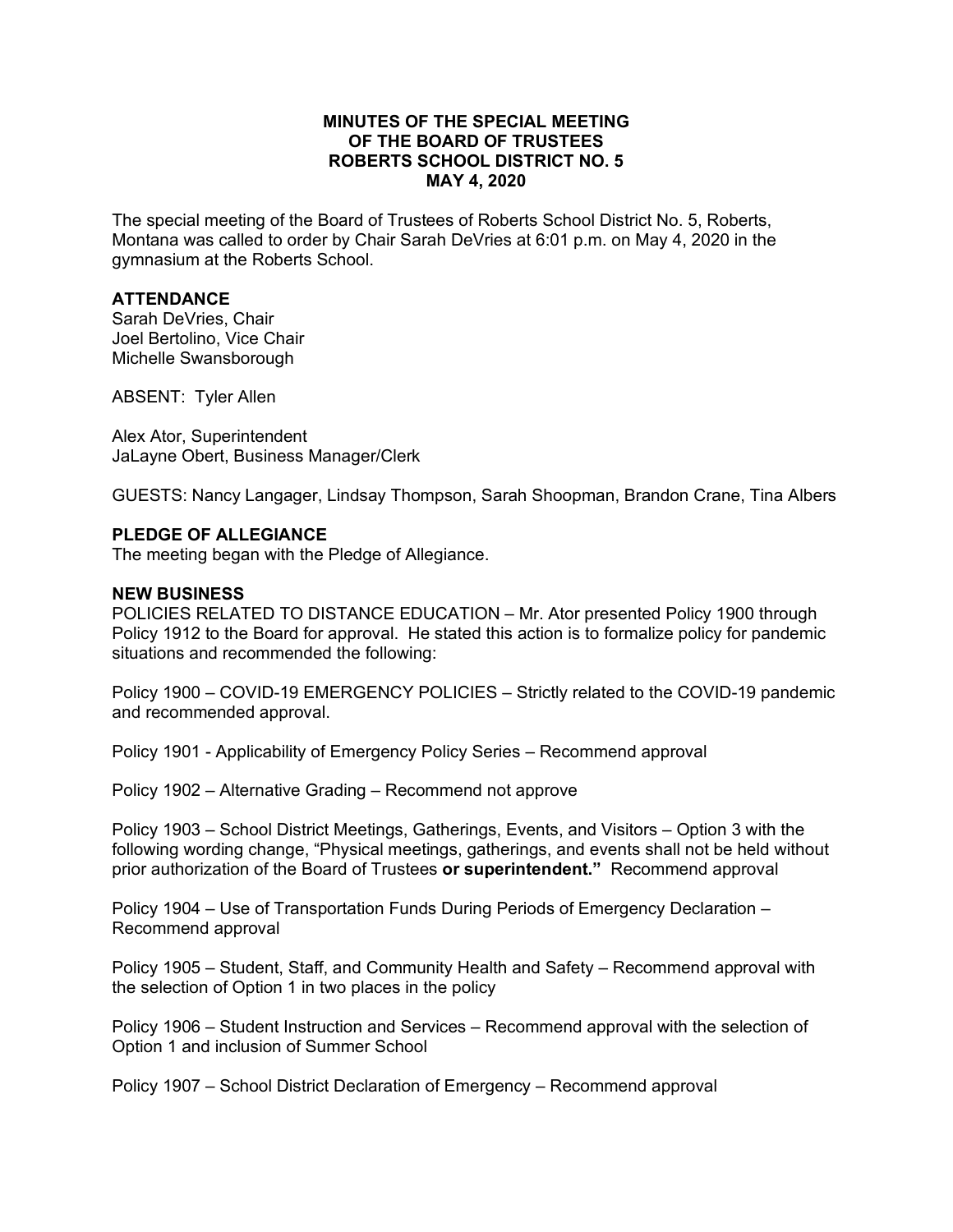Policy 1908 – Family Engagement – Recommend approval

Policy 1909 – Human Resources and Personnel – Recommend approval with Option 1

Policy 1910 – Personnel Use of Leave – Recommend approval

Policy 1911 – School District Budget Adoption, Amendment and Audit – Recommend approval

Policy 1912 – School District Elections Rescheduled Due to Emergency – Recommend approval

Motion was made by Michelle Swansborough, seconded by Joel Bertolino and carried unanimously to approve the recommendations and amendments of the superintendent for Policy 1900 to Policy 1912 on first reading (includes not approving Policy 1902). (YES— DeVries, Bertolino, Swansborough. NO—none).

## **ADJOURNMENT**

Ms. DeVries called for adjournment at 6:23 p.m.

\_\_\_\_\_\_\_\_\_\_\_\_\_\_\_\_\_\_\_\_\_\_\_\_\_\_\_\_\_\_\_\_\_\_ \_\_\_\_\_\_\_\_\_\_\_\_\_\_\_\_\_\_\_\_\_\_\_\_\_\_\_\_ **Board Chair** District Clerk

(Policies to be attached)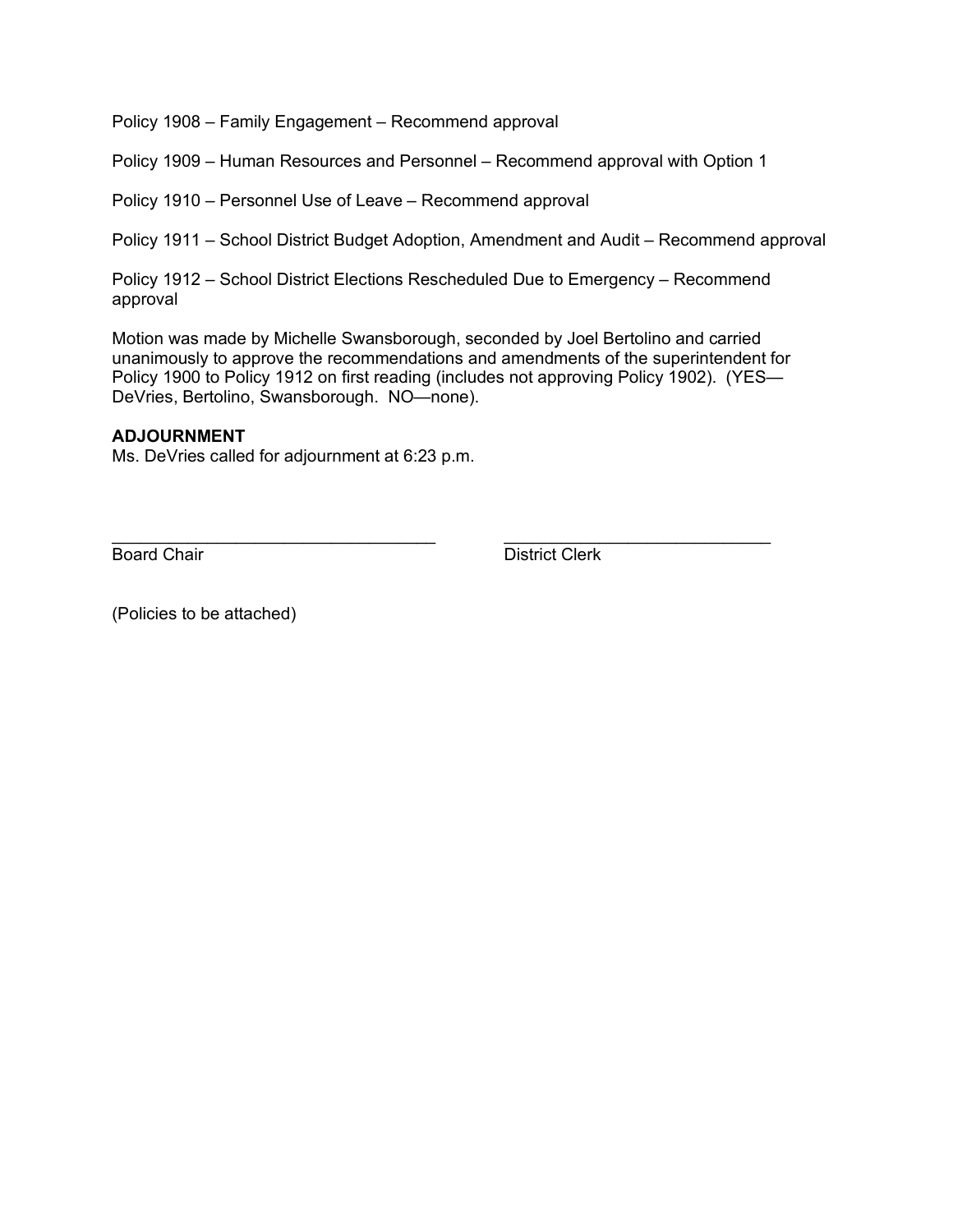## **MINUTES OF THE REGULAR MEETING OF THE BOARD OF TRUSTEES ROBERTS SCHOOL DISTRICT NO. 5 MAY 20, 2020**

The regular meeting of the Board of Trustees of Roberts School District No. 5, Roberts, Montana was called to order by Chair Sarah DeVries at 6:00 p.m. on May 20, 2020 in the gymnasium at the Roberts School.

# **ATTENDANCE**

Sarah DeVries, Chair Joel Bertolino, Vice Chair Michelle Swansborough

Absent: Tyler Allen

Alex Ator, Superintendent JaLayne Obert, Business Manager/Clerk

GUESTS: Jessica Parpart, Sarah Shoopman (via teleconferencing), Brian Frank, Lindsay Thompson, Brandon Crane (present at meeting)

#### **PLEDGE OF ALLEGIANCE**

The meeting began with the Pledge of Allegiance.

#### **MINUTES**

Motion was made by Joel Bertolino, seconded by Michelle Swansborough and carried unanimously to approve the minutes of the meetings April 15 and April 27, 2020 as presented. (YES—DeVries, Bertolino, Swansborough. NO—none).

#### **CLAIMS, SEQUENCE, AND VOIDED CHECKS**

Motion was made by Joel Bertolino, seconded by Michelle Swansborough and carried unanimously to approve warrants 46051 through 46107 as presented. (YES—DeVries, Bertolino, Swansborough. NO—none).

#### **PUBLIC COMMENT**

Mr. Ator stated he would like to recognize Brandon Crane who has submitted a letter of interest for the opening on the Board. He added filling the vacancy will be an item at the next meeting.

#### **TEACHER REPORTS**

Lindsay Thompson and Brian Frank gave the teacher reports for the month.

Mrs. Thompson stated she is teaching third grade and technology this year and is the MTSS Site Facilitator and one of the leaders of the Rocket Leadership group. She added she loves the new CKLA reading program.

Mrs. Swansborough stated her daughter is in Mrs. Thompson's class and thanked her for her work, both before and during the pandemic.

Mr. Ator also thanked Mrs. Thompson and added he appreciates her leadership with the MTSS program.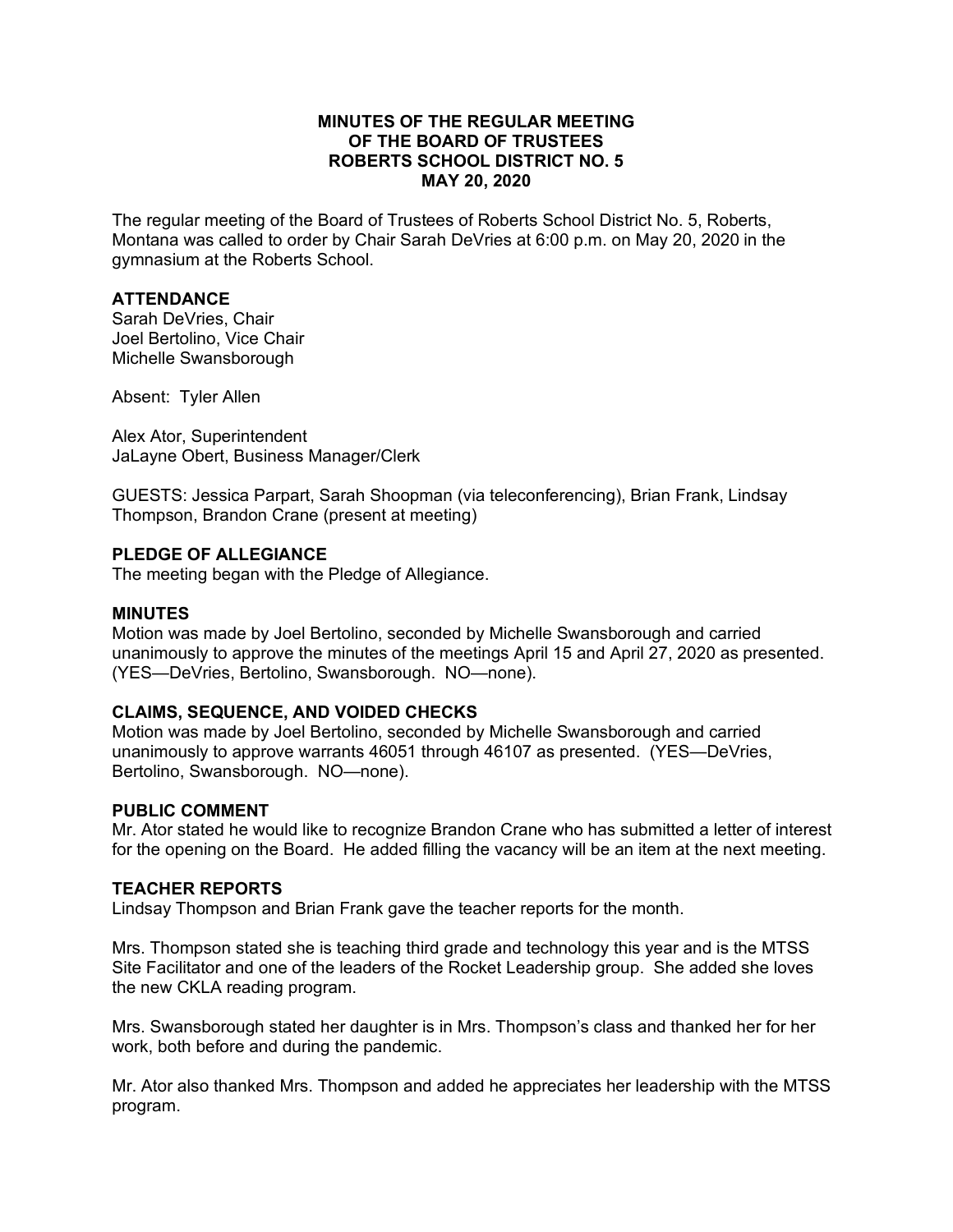Mr. Frank stated this has been a crazy year but he is doing his best to keep his students engaged. He stated he does four videos a day, using a different costume for each one. He added he also likes the CKLA program.

Mr. Frank stated BPA did get to go to the state competition before everything was cancelled and they did have an Easter egg hunt and bingo night.

Mr. Frank stated although the last few months have been difficult, he feels some of his students profited from having their parents do their work with them.

Mr. Ator stated Mr. Frank is the ultimate team player and he really appreciates it.

LITERACY UPDATE – Jackie Ronning reported she has been working as the Literacy Coach half-time and doing interventions the other half. She stated she continued working with some students during the closure on SRA and has really seen some improvement. She added she will continue in the same role next year.

Mrs. Ronning stated she started her Master's program in the middle of all this and will also help with summer school.

Mr. Ator told Mrs. Ronning she is good for us.

#### **STAFFING**

RESIGNATIONS -- Mr. Ator recommended accepting letters of resignation from Susan Fischer, Julie Jones, and Christina Albers.

Motion was made by Joel Bertolino, seconded by Michelle Swansborough and carried unanimously to accept the resignation of Susan Fischer. (YES—DeVries, Bertolino, Swansborough. NO—none).

Motion was made by Michelle Swansborough, seconded by Joel Bertolino and carried unanimously to accept the resignation of Julie Jones. (YES—DeVries, Bertolino, Swansborough. NO—none).

Michelle Swansborough thanked Mrs. Jones for building a music program from ground zero to what it is now.

Motion was made by Michelle Swansborough, seconded by Joel Bertolino and carried unanimously to accept the letter of resignation from Christina Albers. (YES—DeVries, Bertolino, Swansborough. NO—none).

DRIVERS EDUCATION – Mr. Ator stated the Office of Public Instruction approved our Drivers Education program to start on June 3 as we go into Phase 2. He recommended the board hire Levi Lowrey again as instructor.

Motion was made by Joel Bertolino, seconded by Michelle Swansborough and carried unanimously to hire Levi Lowery as Drivers Education instructor. (YES—DeVries, Bertolino, Swansborough. NO—none).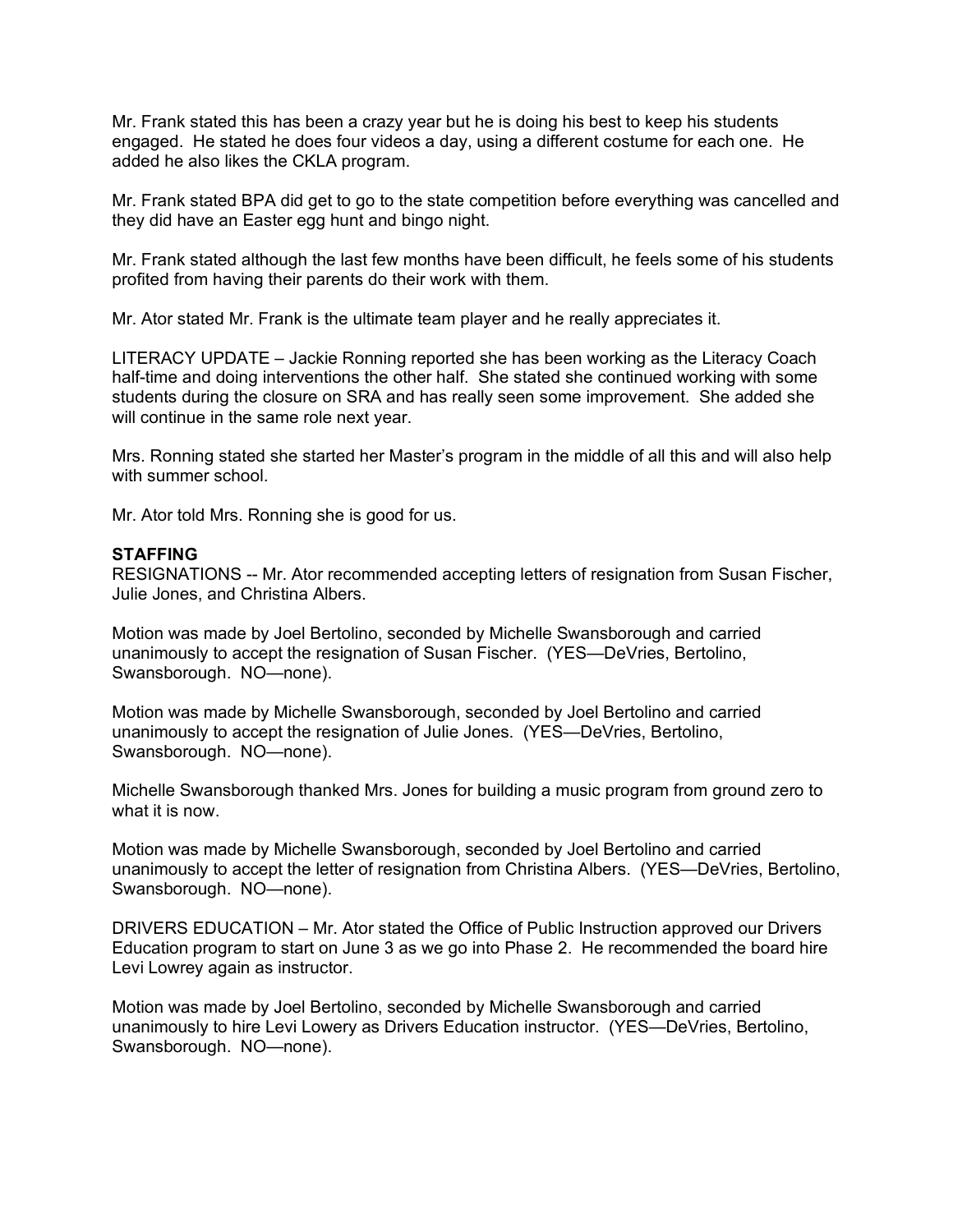RENEWAL OF NON-TENURED STAFF – Mr. Ator recommended the renewal of non-tenured teachers Lindsay Thompson, Shannyn Wilson, Jessica Parpart, Caitlin Hall, Sarah Shoopman, Jesse Hall, Anna Prinkki, Misty Pitts, and Peter Wisniewski.

Motion was made by Joel Bertolino, seconded by Michelle Swansborough and carried unanimously to approve renewal of non-tenured teachers Lindsay Thompson, Shannyn Wilson, Jessica Parpart, Caitlin Hall, Sarah Shoopman, Jesse Hall, Anna Prinkki, Misty Pitts, and Peter Wisniewski. (YES—DeVries, Bertolino, Swansborough. NO—none).

Mr. Ator stated there are no non-renewals of non-tenured staff or teachers up for tenure this year.

Mr. Ator recommended renewal of tenured teachers Jon Milligan, Jackie Ronning, and Brian Frank.

Motion was made by Michelle Swansborough, seconded by Joel Bertolino and carried unanimously to approve renewal of tenured teachers Jon Milligan, Jackie Ronning, and Brian Frank. (YES—DeVries, Bertolino, Swansborough. NO—none).

SUMMER STAFF – Mr. Ator recommended hiring Erin Koch for yard maintenance at her present rate of pay and up to sixteen hours per week for summer school at \$30.00 per hour.

Motion was made by Michelle Swansborough, seconded by Joel Bertolino and carried unanimously to approve hiring Erin Koch for yard maintenance at her present rate of pay and up to sixteen hours per week for summer school at \$30.00 per hour. (YES—DeVries, Bertolino, Swansborough. NO—none).

Mr. Ator recommended hiring Misty Pitts for summer school for up to twelve hours per week at \$30.00 per week.

Motion was made by Joel Bertolino, seconded by Michelle Swansborough and carried unanimously to approve hiring Misty Pitts for summer school for up to twelve hours per week at \$30.00 per hour. (YES—DeVries, Bertolino, Swansborough. NO—none).

NEW HIRES – Mr. Ator recommended hiring Daryll Grove for Ag-Ed teacher at 5/8 time, Lane 4, Step 18, up to 480 hours of custodial work during the school year at \$12.50 per hour, and 15 days of extended contract at \$4,187.

Motion was made by Joel Bertolino, seconded by Michelle Swansborough and carried unanimously to approve hiring Daryll Grove for Ag-Ed teacher at 5/8 time, Lane 4, Step 18, up to 480 hours of custodial work during the school year at \$12.50 per hour, and 15 days of extended contract at \$4,187. (YES—DeVries, Bertolino, Swansborough. NO—none).

Mr. Ator recommended hiring Jacki Jessen as third grade teacher at Lane 2, Step 8.

Motion was made by Michelle Swansborough, seconded by Joel Bertolino and carried unanimously to approve hiring Jacki Jessen as third grade teacher at Lane 2, Step 8. (YES—DeVries, Bertolino, Swansborough. NO—none).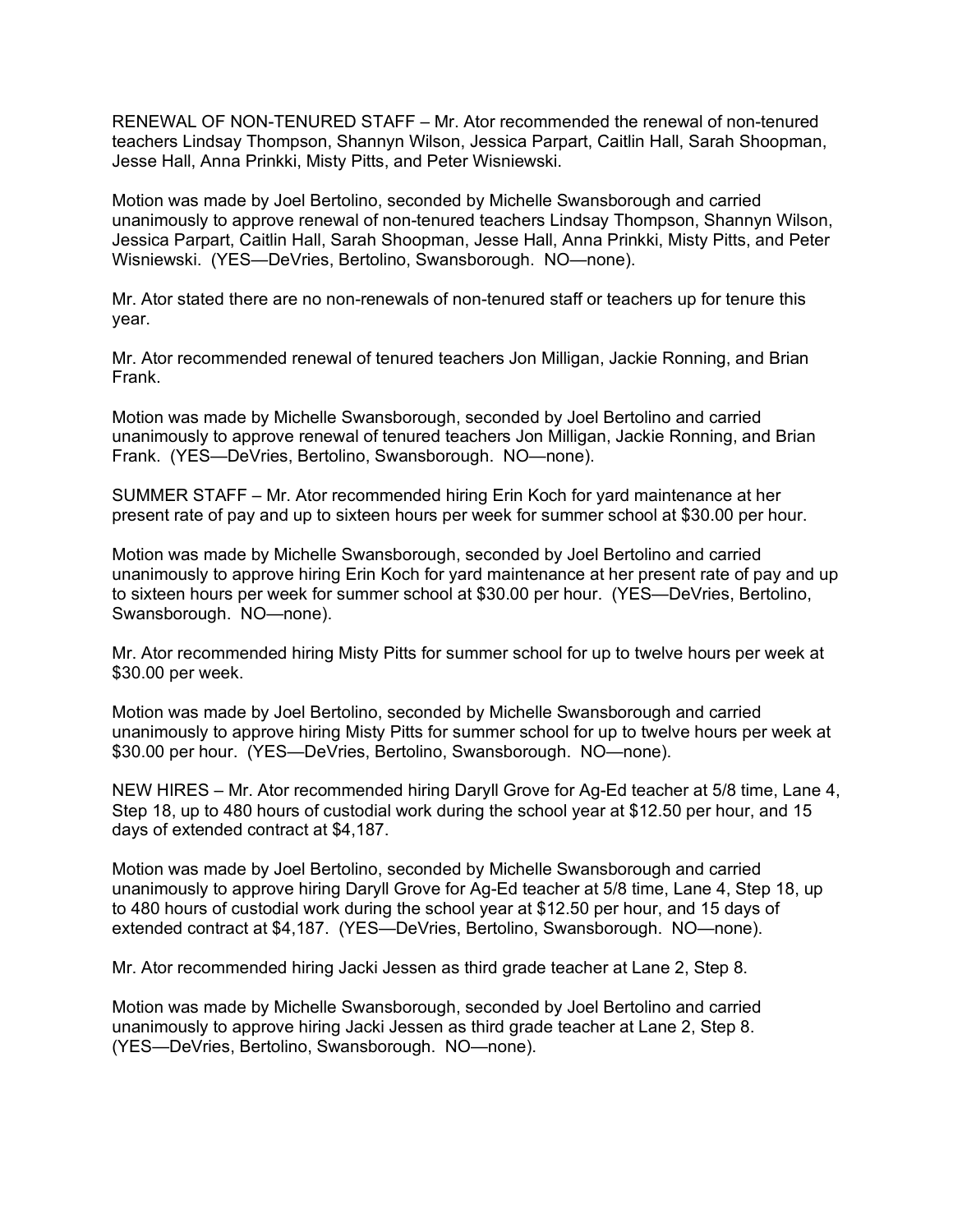#### **NEW BUSINESS**

SPRING ORDERS – Mr. Ator stated teacher supply orders are completed except for third grade and Ag-Ed. He added he is working on a list of year-end requests but would like approval for refinishing the gym floors so he can get it scheduled.

Motion was made by Joel Bertolino, seconded by Michelle Swansborough and carried unanimously to approve the bid from Bruco for \$2538.16 for materials for refinishing the gym floors. (YES—DeVries, Bertolino, Swansborough. NO—none).

Motion was made by Michelle Swansborough, seconded by Joel Bertolino and carried unanimously to approve the bid from Miller Flooring for the labor for refinishing the gym floors at \$1200. YES—DeVries, Bertolino, Swansborough. NO—none).

GRANT UPDATE – Mr. Ator stated we are hoping to hear about the status of the grant application by June 1.

ELECTION BY ACCLAMATION – Motion by made by Michelle Swansborough, seconded by Sarah DeVries and carried unanimously to approve the Election by Acclamation for Joel Bertolino and Tyler Allen. (YES—DeVries, Bertolino, Swansborough. NO—none).

## **OLD BUSINESS**

CLASSIFIED NEGOTIATIONS – Joel Bertolino reported there has been good conversation with the classified negotiators and he feels they are close to an agreement but he needs to talk with Mr. Ator and Mrs. Obert before completing.

AFFILIATION RENEWALS – Mr. Ator recommended approval of the following affiliation renewals:

National Honor Society Alliance for Curriculum Enhancement (ACE) Montana Quality Education Coalition (MQEC) Montana High School Association (MHSA) Montana School Boards Association (MTSBA) Peterson Office for printing MSGIA for Insurance School Administrators of Montana (SAM) Montana Association of School Business Officials (MASBO)

Motion was made by Joel Bertolino, seconded by Michelle Swansborough and carried unanimously to approve the affiliation renewals as recommended by the superintendent. (YES—DeVries, Bertolino, Swansborough. NO—none).

Mr. Ator stated we don't have the quote from Payne West Insurance yet for Property and Liability Insurance but asked for approval if the quote contains less than a 10% increase.

Motion was made by Michelle Swansborough, seconded by Joel Bertolino and carried unanimously to approve the quote from Payne West Insurance if it contains less than a 10% increase. (YES—DeVries, Bertolino, Swansborough. NO—none).

POLICY UPDATES AND REVIEW – Mr. Ator asked for approval on second reading of the policies related to COVID-19 as presented on May 4, 2020.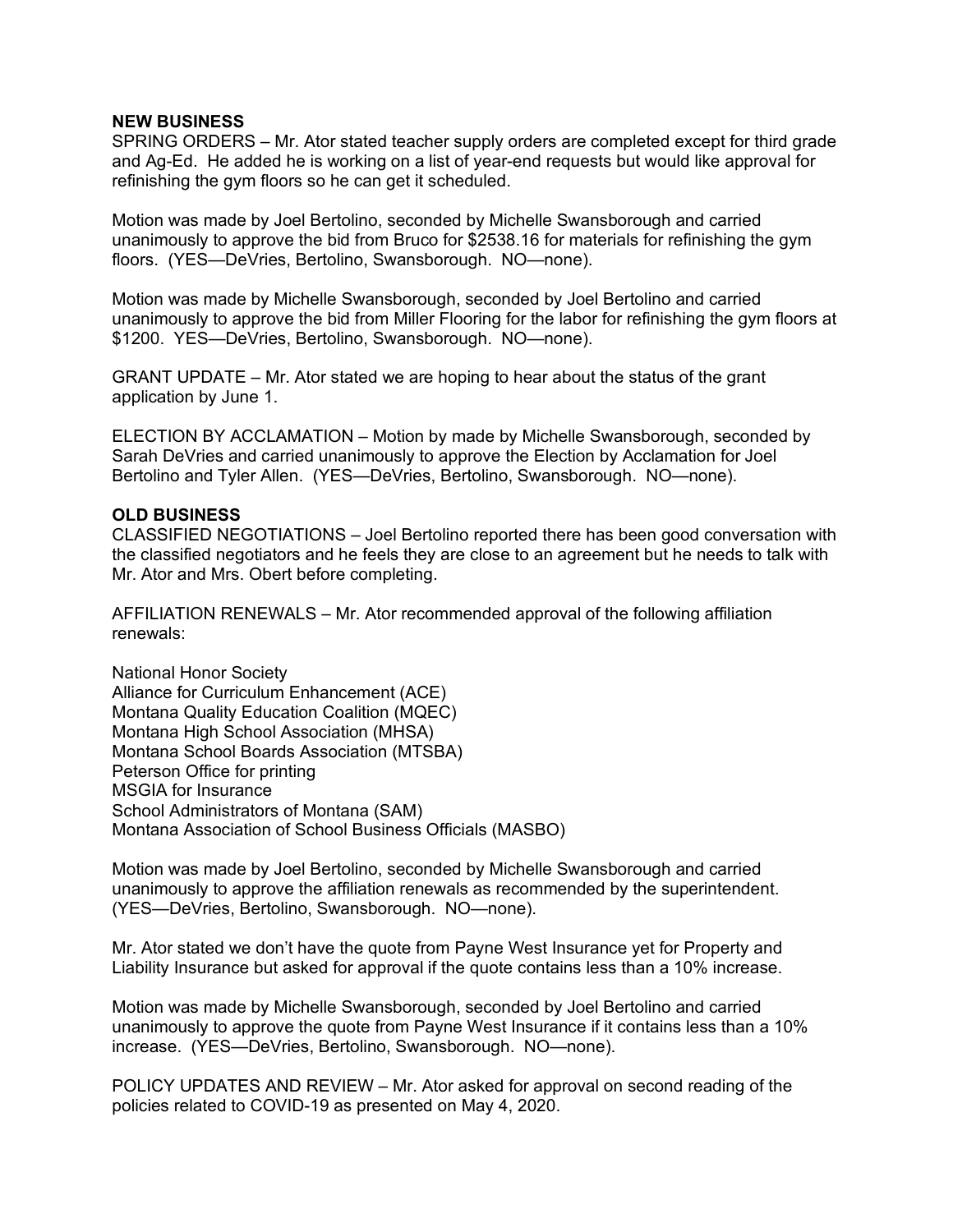Motion was made by Michelle Swansborough, seconded by Joel Bertolino and carried unanimously to approve on second reading the policies related to COVID-19. (YES—DeVries, Bertolino, Swansborough. NO—none).

## **SUPERINTENDENT REPORT**

SUPERINTENDENT SCHEDULE – Mr. Ator stated all his summer meetings have been moved online as well as his classes.

ELK PEAK SUBDIVISION – Mr. Ator stated he was notified of a possible small subdivision east of town because of its possible impact on the school. He stated it is very limited so he approved it.

SUMMER HOURS – Mr. Ator stated summer hours will be posted as Monday-Thursday from 9 to 2 and closed somewhere around the Fourth of July.

OPEN GYMS, CAMPS – Mr. Ator stated we are following guidance from the NFHS regarding open gyms and camps.

STARTING DATE OF SCHOOL – Mr. Ator stated with looking to the fall, do we possibly look at starting earlier, perhaps going five days a week, or keeping to the normal schedule with a start date of August 24.

Michelle Swansborough stated she would rather start earlier than go five days a week.

Sarah DeVries stated MSU is starting on August 17 and other schools may be looking at opening sooner.

Mr. Ator stated we could build in some days so we would be covered if we need to close again. He stated next year will be different and we need to have the conversations to start preparing. He stated he will probably start with a survey about starting a week or two earlier.

#### **ADJOURNMENT**

Ms. DeVries called for adjournment at 8:15 p.m.

\_\_\_\_\_\_\_\_\_\_\_\_\_\_\_\_\_\_\_\_\_\_\_\_\_\_\_\_\_\_\_\_\_\_ \_\_\_\_\_\_\_\_\_\_\_\_\_\_\_\_\_\_\_\_\_\_\_\_\_\_\_\_ **Board Chair** District Clerk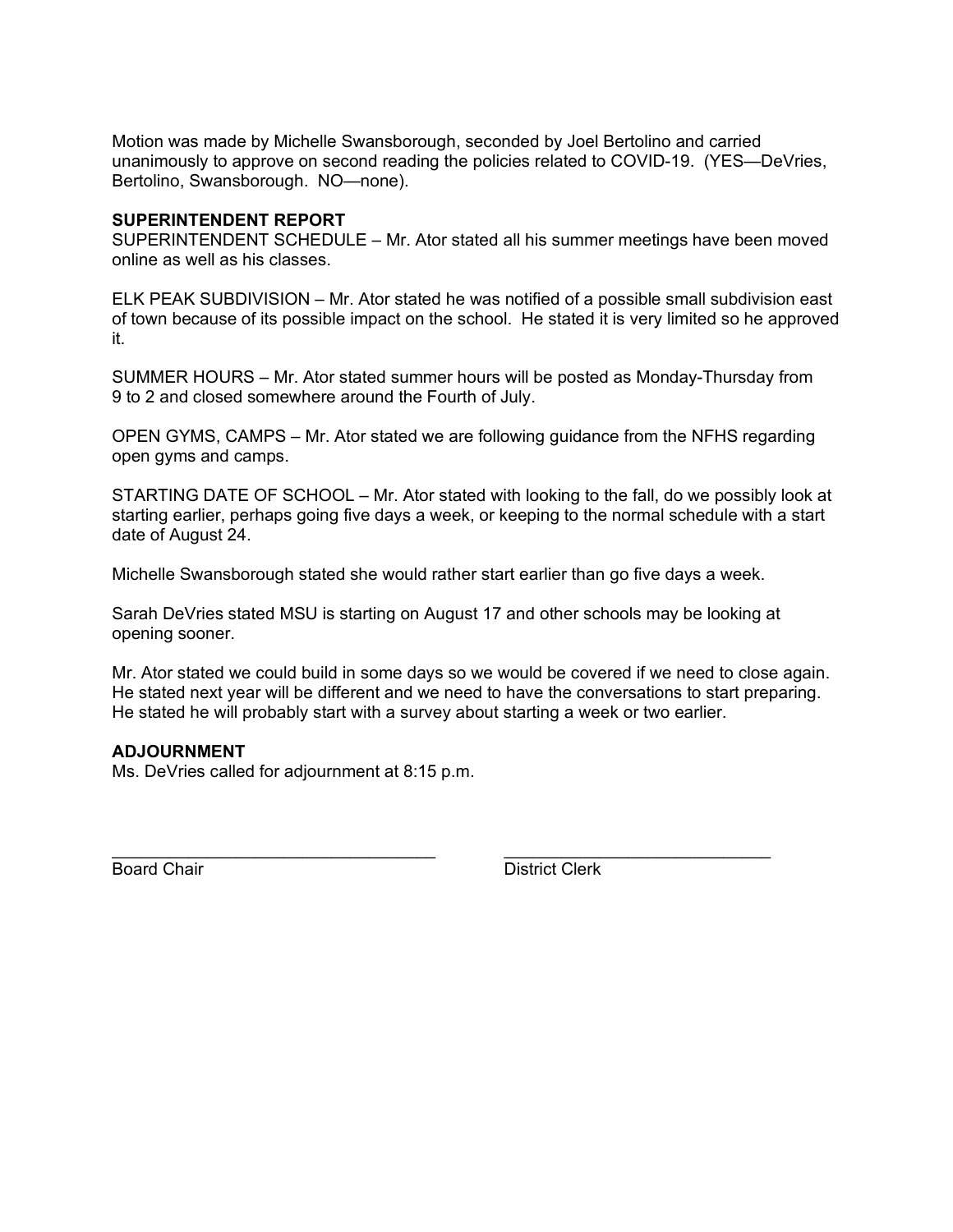## **MINUTES OF THE REORGANIZATIONAL MEETING OF THE BOARD OF TRUSTEES ROBERTS SCHOOL DISTRICT NO. 5 MAY 20, 2020**

The reorganizational meeting of the Board of Trustees of Roberts School District No. 5, Roberts, Montana was called to order by Chair Sarah DeVries at 8:14 p.m. on May 20, 2020 in the gymnasium at the Roberts School.

# **ATTENDANCE**

Sarah DeVries, Chair Joel Bertolino, Vice Chair Michelle Swansborough

Absent: Tyler Allen

Alex Ator, Superintendent JaLayne Obert, Business Manager/Clerk

## **OATH OF OFFICE OF NEWLY ELECTED TRUSTEE**

The swearing in newly elected trustee Joel Bertolino was conducted by JaLayne Obert, Business Manager/Clerk.

The swearing in of the other newly elected trustee Tyler Allen will be conducted at a later meeting.

## **ELECTION OF BOARD CHAIR**

Motion was made by Joel Bertolino, seconded by Michelle Swansborough and carried unanimously to elect Sarah DeVries as Board Chair for the next year. (YES—DeVries, Bertolino, Swansborough. NO—none).

#### **ELECTION OF BOARD VICE-CHAIR**

Motion was made by Michelle Swansborough, seconded by Sarah DeVries and carried unanimously to elect Joel Bertolino as Vice-Chair for the next year. (YES—DeVries, Bertolino, Swansborough. NO—none).

## **APPOINTMENT OF CLERK**

Motion was made by Michelle Swansborough, seconded by Joel Bertolino and carried unanimously to approve the appointment of JaLayne Obert as District Clerk for the next year. (YES—DeVries, Bertolino, Swansborough. NO—none).

## **ADJOURNMENT**

Ms. DeVries called for adjournment at 8:20 p.m.

\_\_\_\_\_\_\_\_\_\_\_\_\_\_\_\_\_\_\_\_\_\_\_\_\_\_\_\_\_\_\_\_\_\_ \_\_\_\_\_\_\_\_\_\_\_\_\_\_\_\_\_\_\_\_\_\_\_\_\_\_\_\_ Board Chair **District Clerk**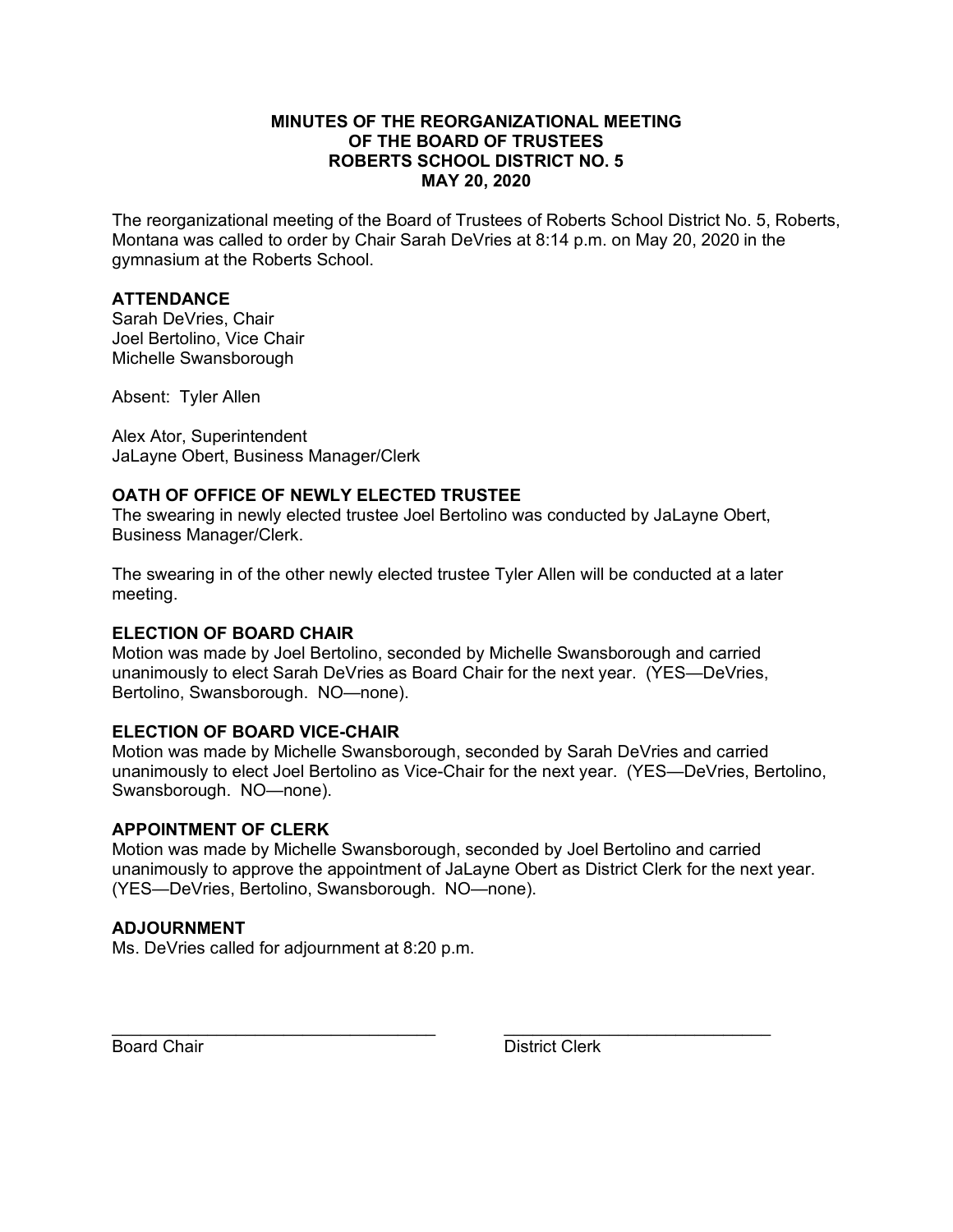## **MINUTES OF THE SPECIAL MEETING OF THE BOARD OF TRUSTEES ROBERTS SCHOOL DISTRICT NO. 5 JUNE 4, 2020**

The special meeting of the Board of Trustees of Roberts School District No. 5, Roberts, Montana was called to order by Chair Sarah DeVries at 5:00 p.m. on June 4, 2020 in the gymnasium at the Roberts School.

# **ATTENDANCE**

Sarah DeVries, Chair Joel Bertolino, Vice Chair Tyler Allen Brandon Crane (newly appointed trustee) Michelle Swansborough

Alex Ator, Superintendent JaLayne Obert, Business Manager/Clerk

GUESTS: Jessica Parpart, Mary Hyvonen, Sarah Shoopman, Jesse Hall (all via teleconferencing), Mildred Mikkola (at the meeting)

## **PLEDGE OF ALLEGIANCE**

The meeting began with the Pledge of Allegiance.

#### **APPOINTMENT OF NEW BOARD MEMBER**

Mr. Ator stated the departure of Mariah Holdbrook from the district left a vacancy on the board. He added he received a letter of interest from Brandon Crane and recommended he be appointed to fill the position until the next school election.

Motion was made by Tyler Allen, seconded by Michelle Swansborough and carried unanimously to appoint Brandon Crane to fill the vacancy on the board until the next school election. (YES— DeVries, Bertolino, Allen, Swansborough. NO—none).

#### **OATH OF OFFICE**

The swearing in of newly appointed trustee Brandon Crane and recently elected by acclamation trustee Tyler Allen was conducted by JaLayne Obert, Business Manager/Clerk.

**LEVY RESOLUTION –** Mr. Ator stated in March the board decided to run a mill levy of \$125,000 and asked if they would like to stay with that amount or possibly change it. After discussion, motion was made by Joel Bertolino, seconded by Michelle Swansborough and carried unanimously to reduce the amount of the mill levy to be run on July 7, 2020 to \$75,000. (YES—DeVries, Bertolino. Allen, Crane, Swansborough. NO—none);

#### **APPROVAL OF ACH ACCOUNT**

Mrs. Obert stated the county treasurer is no longer allowing schools to use the county's account for ACH payments for payroll deductions. She asked approval to open a checking account for the district at the Bank of Red Lodge for the purpose of making payroll deduction payments electronically.